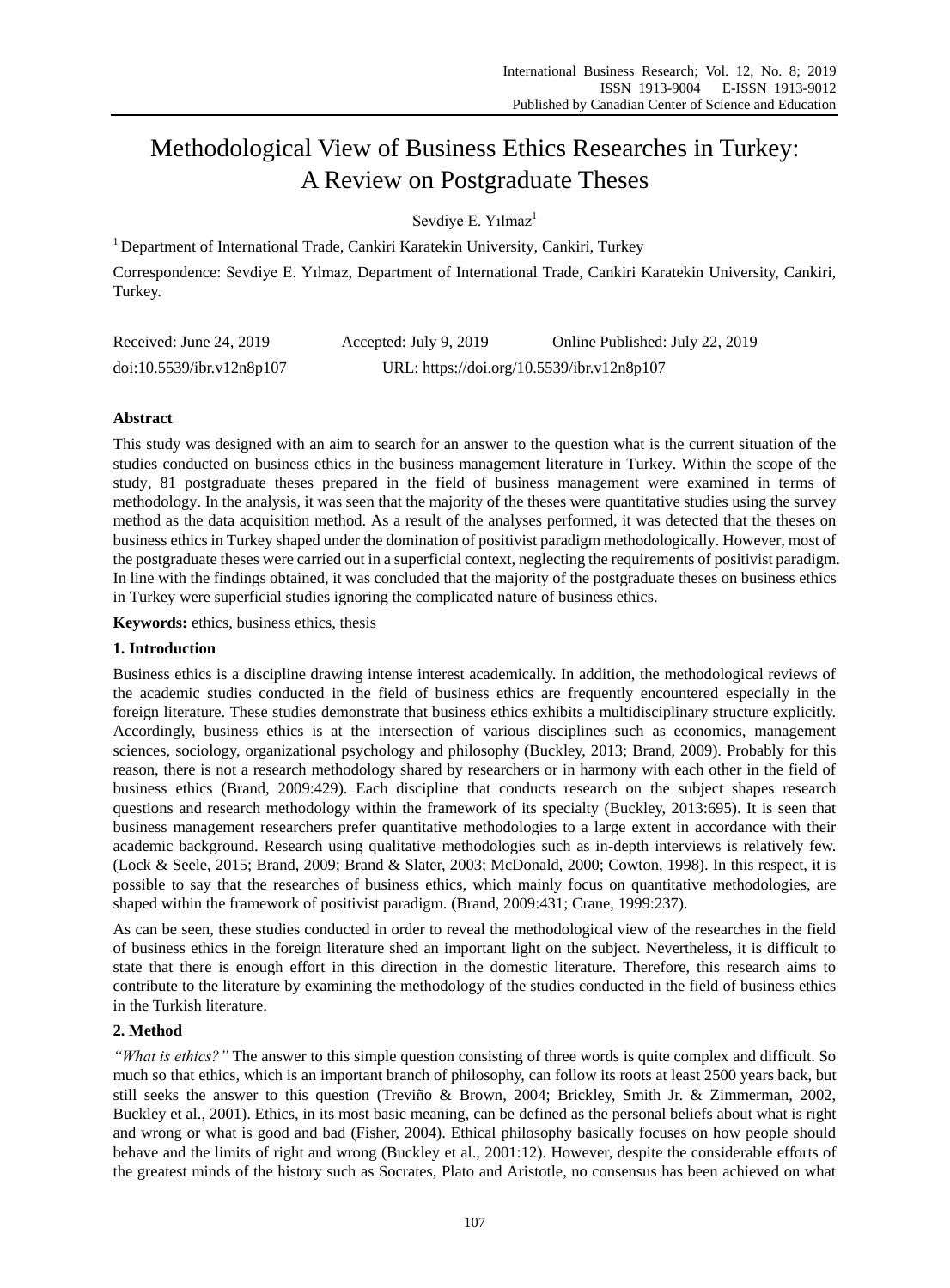ethical and unethical behaviours are (Brickley et al., 2002:1822). In contrast, approaches that have been put forward throughout the long history of the ethical philosophy often contradict each other on issues such as the nature of ethical behaviour, ethical dilemmas, and solutions (Treviño & Brown, 2004:69). Therefore, the nature of ethical behaviour is still a topic far from being clarified. However, it is seen that philosophers, who are in disagreement about the nature of ethical behaviour, are largely in agreement on the purpose of ethics. Accordingly, the purpose of ethics is to enable the elimination or reduction of the damages caused by the abuse of power in people's daily lives. Thus, although ethics cannot make the lives of people perfect like in a fictional world, it can eliminate or reduce the possibility of being damaged.

Considering that ethics discusses human behaviours, it is not surprising that corporations are included in the study area of ethics. As a result, a corporation, in the most basic sense, is a collection of individuals with different and mostly conflicting interests (Brickley et al., 2002:1822). Nevertheless, the concept of business ethics cannot be claimed to have a long history in the academic context. In fact, although it is always difficult to determine exactly when a particular field of study emerges, it can be stated that business ethics is a very new field of study (Schwartz, 2007:43). Still, business ethics attracts much attention by academics and practitioners. In this context, business ethics has been the subject of many books, articles, seminars and conferences throughout its short history. However, despite all this boom of interest, business ethics remains a source of uncertainty for academics and practitioners. The inability to determine exactly what business ethics means lies at the bottom of this confusion. In other words, there is no universally accepted definition of business ethics (Robin, 2009; Randall & Gibson, 1990; Vitell & Festervand, 1987). This is not surprising considering that there is still no universally accepted definition of "ethics" despite its long history (Vitell & Festervand, 1987:111). Of course, the effort to make such a definition that is universally accepted in the field of business ethics exceeds the scope of this study. However, conducting a study in the field of social sciences firstly requires defining these concepts at a certain level. Therefore, business ethics was defined within the scope this study as *"the rules, codes or principles*  which provide guidelines for morally right behaviours in specific situations" (Lewis, 1985:383). Business ethics means more than virtue or honesty in business life. Accordingly, business ethics, which tries to explain the context, meaning and nature of business-related actions, is a discipline that focuses on what is morally right in the business world where ethical dilemmas are inevitable (Hoffman & Moore, 1982; Lewis, 1985).

At first glance, it may be surprising that business ethics is a subject attracting intense attention of academicians and practitioners. As a matter of fact, it can be thought that enterprises will not have difficulty in determining the right and wrong actions in any situation. From this point of view, it can be argued that it is not necessary to attach great importance to business ethics since it will not be difficult to identify and exhibit ethical behaviours for enterprises. However, if there is a consensus among academicians on business ethics, it is that ethical decisions are not simple (Dimmock & Fisher, 2017:143; Holme, 2008:250; Treviño & Brown, 2004:70; Vitell & Festervand, 1987:112; Lewis (1985:378). Treviño and Brown (2004) explain this situation by saying "rarely do decisions come with waving red flags that say '*Hey! I'm an ethical issue. Think about me in moral terms!'"*  (70). Therefore, it is certainly possible to say that the ethical issues that arise in the business world occur under specific circumstances and involve enormous complexities. This complex and challenging nature of business ethics stems from the fact that the decisions to be taken by enterprises are concern stakeholders that span a wide range of environment *(employees, managers, customers, suppliers, shareholders, society)* both inside and outside the enterprise (Dimmock & Fisher, 2017). The possibility to exhibit unethical behaviour can manifest itself at all organizational levels (Lewis, 1985:378). However, the complex nature of these emerging situations prevents many managers or employees from identifying the right behaviour pattern. Therefore, Clegg, Kornberger and Rhodes (2007) defines business ethics as the process of continuous effort to make moral choices under conditions of severe and painful uncertainty (108). In order to reduce the uncertainties that may arise, it is necessary to determine the norms of ethical behaviour that should be applied in certain situations.

Business ethics practices of enterprises are often criticized for being superficial practices that are adopted for strategic purposes. So much so that, it is argued that business ethics is seen by enterprises as a means to gain more profit (Aasland, 2004:3-4). It is not so difficult to understand the reason for these criticisms considering that enterprises are profit-oriented organizations (Dimmock & Fisher, 2017; Lewis, 1985). However, it may be wrong to say that business ethics is a tool that can only be used to increase profitability levels, even if it has positive effects on the profitability and efficiency of enterprises. According to Robin (2009), while the relationship between enterprises and ethics allows the enterprises to be managed effectively and efficiently, business ethics requires to minimize the losses that stakeholders may suffer (Robin, 2009:142). Indeed, the researchers show that business ethics practices adopted by enterprises have positive results for enterprises and stakeholders. Accordingly, it is stated that business ethics will increase the job satisfaction levels of employees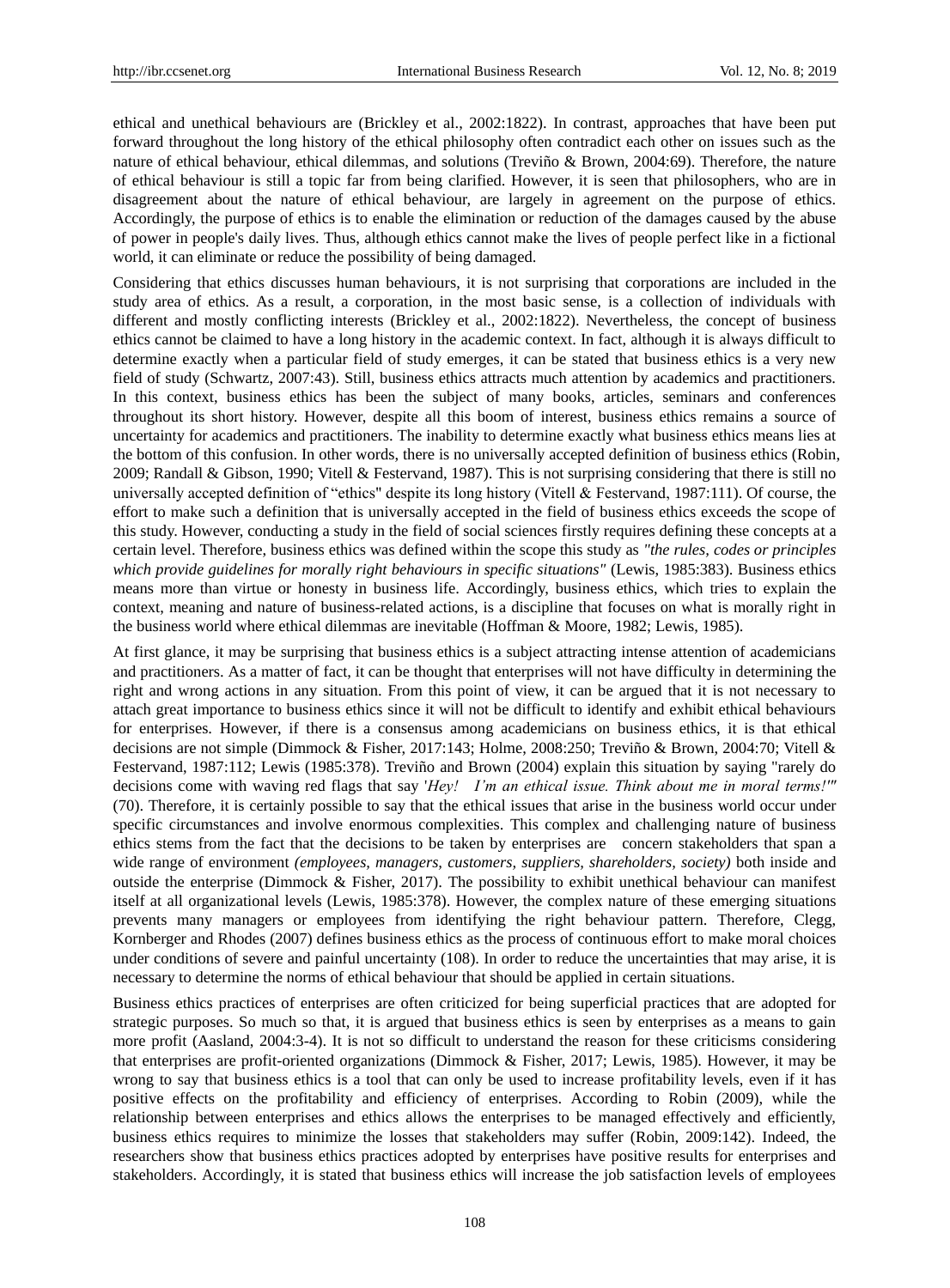and thus, the motivation levels of employees, who see that the values of the enterprise are in harmony with their own values, and their performances, which are an important determinant of customer satisfaction, will also increase (Holme, 2008:251). Business ethics is also an important factor in increasing the feeling of trust that connects managers, employees, shareholders, suppliers and customers with each other (Solomon, 2004; Buckley et al., 2001). Another important advantage of business ethics practices is that they provide employees with the necessary communication tools to inform the senior management about the unethical behaviours they perceive. In this way, enterprises have the opportunity to take measures against the situations that may put them into great trouble before they appear (Weavera & Treviño, 2001:116).

In this context this study aims to conduct the methodological review of the postgraduate theses on business ethics in Turkey within the framework of certain criteria. The theses included in the study were accessed in April 2019 from the web page of the Council of Higher Education Thesis Centre [\(https://tez.yok.gov.tr/UlusalTezMerkezi/\)](https://tez.yok.gov.tr/UlusalTezMerkezi/). In Turkey, business ethics and work ethics concepts are used in the same meaning both in the daily language and in the studies conducted in the field of business. Therefore, in the search made on the web page *"business ethics"* and *"work ethics"* keywords were used. On the thesis search page, 81 theses were found in the search made related to the theses having access permission and conducted in the field of business management. These 81 theses were examined within the framework of the predetermined criteria such as publication year, research questions type of study, data collection techniques in order to reveal the methodology of the studies. The findings were subjected to content analysis.

#### **3. Results**

When the theses on business ethics are examined, it is seen that most of them are master's theses. The number of PhD theses about business ethics is 10. In this context, it can be stated that business ethics mostly attracts the attention of researchers at the master's degree. When we look at the findings in the table related to the years of publication of the examined theses, it is seen that business ethics has become a more popular topic for researchers in recent years. In the analyses performed, it was determined that the first study, which was accessible from the system related to the subject, was conducted in 1996. Between 1996 and 2006, there were only 4 postgraduate studies on business ethics. In other words, the subject did not attract the attention of researchers during a significant period of 10 years. Therefore, the recent increase of interest in business ethics can be considered as a remarkable finding.

| Variable                   | Category          | Frequency | $\frac{6}{9}$ |
|----------------------------|-------------------|-----------|---------------|
|                            | Master's Thesis   | 71        | 87.7          |
| <b>Type of Study</b>       | <b>PhD</b> Thesis | 10        | 12.3          |
|                            | <b>Total</b>      | -81       | <b>100</b>    |
|                            | 2018              |           | 14.8          |
|                            | 2017              | Ω         | 9.9           |
| <b>Year of Publication</b> | 2014              |           | 8.6           |
|                            | 2009              |           | 8.6           |
|                            | <b>Total</b>      | 34        | 42            |

Table 1. Findings Related to the Type and Publication Year of the Studies

Table 2 presents the findings related to the most frequently searched answers in the theses. Accordingly, the most repetitive question is the *"Is there a significant relationship between employee attitudes towards business ethics and demographic characteristics?"* question. The researchers also tried to answer the question whether there is a relationship between business ethics and social responsibility, human resource management, job satisfaction, organizational commitment, employee performance and national culture. In this context, considering other findings that are not included in the table, it can be stated that business ethics is intensively investigated within the scope of organizational behaviour and human resources management.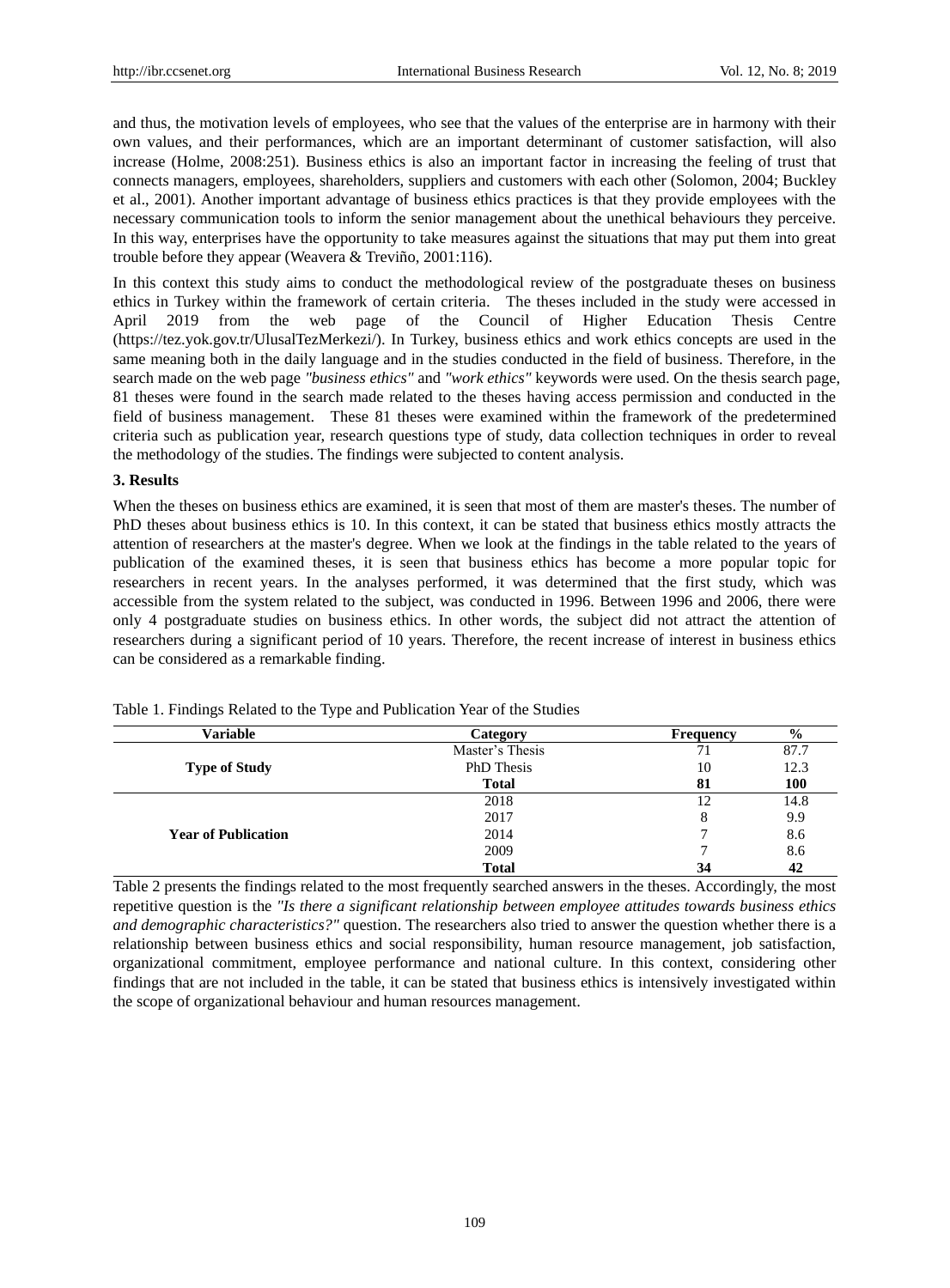### Table 2. Findings Related to the Research Questions

| Variable                 | Category                                                                                                                           | <b>Frequency</b>                   |
|--------------------------|------------------------------------------------------------------------------------------------------------------------------------|------------------------------------|
| <b>Research Question</b> | Is there a significant relationship between the attitudes of employees<br>towards business ethics and demographic characteristics? | 41                                 |
|                          | Is there a significant relationship between business ethics and social<br>responsibility?                                          | 14                                 |
|                          | Is there a significant relationship between human resources<br>management and business ethics?                                     | 10                                 |
|                          | Is there a significant relationship between business ethics and job<br>satisfaction?                                               | 8                                  |
|                          | Is there a significant relationship between the attitudes of employees<br>towards business ethics and organizational commitment?   | 7                                  |
|                          | Is there a significant relationship between business ethics and<br>employee performance?                                           | 6                                  |
|                          | Is there a significant relationship between business ethics and<br>national cultural dimensions?                                   | 4                                  |
|                          | Total                                                                                                                              | 90                                 |
| ---                      | $\sim$ $\sim$ $\sim$ $\sim$ $\sim$                                                                                                 | $\sim$ $\sim$ $\sim$ $\sim$ $\sim$ |

According to Table 3, almost all of the studies (91.4%) are *"empirical",* and a small portion (8.6%) is *"conceptual"*. *"Theoretical"* study was not found. It was seen that 86.4% of the theses examined adopted "*quantitative"*, and 6.8% adopted "*qualitative"* method. In addition, 6.8% of them used quantitative and qualitative methods together and were "*mixed"* studies. Therefore, a large part of the postgraduate theses examined can be considered *"quantitative"* studies.

In 86.1% of the theses, most of which were conducted in the quantitative context, "*questionnaire"* was used as the data collection technique. Furthermore, "*interview"* method was used in 7.6% of the theses while "*documentary literature review"*, which is the secondary data collection method, was used in 6.3% of them. *"Observation"* was not a preferred method by the researchers. Accordingly, it is seen that researchers mostly preferred quantitative methods in these studies conducted on business ethics.

| <b>Variable</b>                  | Category                      | <b>Frequency</b> | $\frac{0}{0}$ |
|----------------------------------|-------------------------------|------------------|---------------|
|                                  | Empirical                     | 74               | 91.4          |
| <b>Type of Study</b>             | Conceptual                    | 7                | 8.6           |
|                                  | Theoretical                   |                  |               |
|                                  | <b>Total</b>                  | 81               | <b>100</b>    |
|                                  | <b>Ouantitative</b>           | 64               | 86.4          |
| <b>Method Used</b>               | Qualitative                   | 5                | 6.8           |
|                                  | Mixed                         |                  | 6.8           |
|                                  | <b>Total</b>                  | 74               | 100           |
|                                  | Ouestionnaire                 | 68               | 86.1          |
|                                  | Interview                     | 6                | 7.6           |
| <b>Data Collection Technique</b> | Observation                   |                  |               |
|                                  | Documentary Literature Review |                  | 6.3           |
|                                  | <b>Total</b>                  | 79               | 100           |

Table 3. Findings Related to the Type of Studies, Methods Used and Data Collection Techniques

As shown in Table 4, 35.1% of the studies examined did not include any information about sampling method. In addition, it was determined that non-probability sampling method was used in 29.7% of the studies and probability sampling methods were used in 25.7% of the studies. In 9.5% of the theses, all participants in the universe were reached by using total population sampling. Considering the sample preference, the most preferred sample by the researchers is "*employees at every level "(40.5*%) while the sample "*managers" (23*%) is the second most preferred sample group. Finally, *bank, accounting, marketing, healthcare employees* and *academicians* are the other sample groups preferred by the researchers.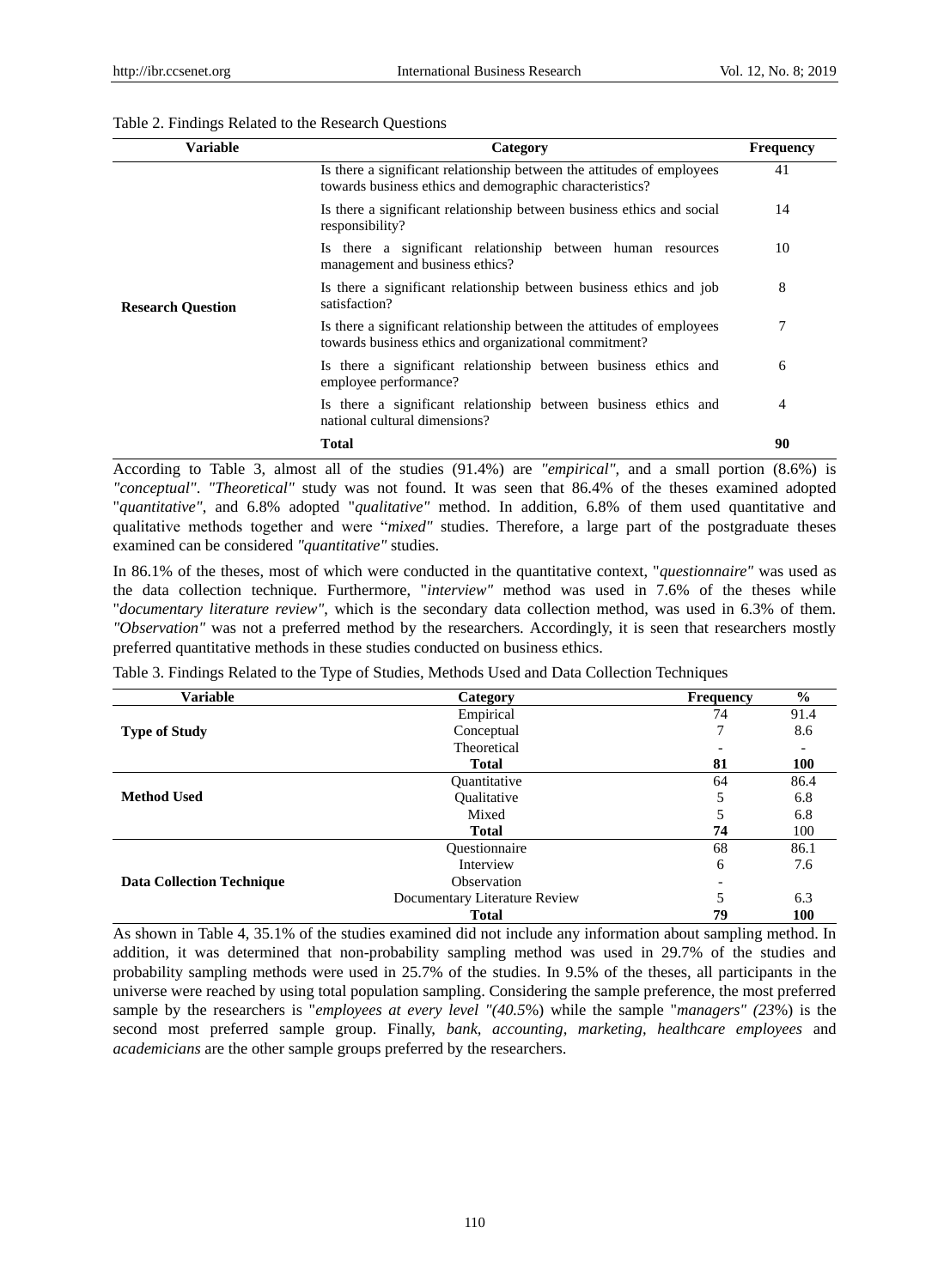| <b>Variable</b>          | Category                         | <b>Frequency</b> | $\frac{6}{6}$ |
|--------------------------|----------------------------------|------------------|---------------|
|                          | Not Specified                    | 26               | 35.1          |
|                          | Non-Probability Sampling Methods | 22               | 29.7          |
| <b>Sampling Method</b>   | Probability Sampling Methods     | 19               | 25.7          |
|                          | <b>Total Population Sampling</b> | 7                | 9.5           |
|                          | <b>Total</b>                     | 74               | <b>100</b>    |
|                          | <b>Employees at Every Level</b>  | 30               | 40.5          |
|                          | Managers                         | 17               | 23.0          |
|                          | <b>Bank Employees</b>            | 10               | 13.5          |
| <b>Sample Preference</b> | <b>Accounting Employees</b>      | 5                | 6.8           |
|                          | <b>Marketing Employees</b>       | 3                | 4.1           |
|                          | <b>Healthcare Employees</b>      | $\overline{c}$   | 2.7           |
|                          | Academicians                     | $\overline{c}$   | 2.7           |
|                          | <b>Total</b>                     | 69               | 93.2          |

Table 4. Findings Related to Sampling Method and Sample Preference

The findings obtained within the scope of the research showed that the survey method was used as data collection techniques in most of the theses. Therefore, it is important to know which scales were used in the theses. However, the analyses revealed that 32.4% of the theses did not include any information about the scale used. In 26.5% of the studies, it was determined that the scale which was created by the researchers as a result of the literature search was used. It is seen that in some of the other researches, Schwepker et al. (1997) - Ethical Climate Scale (7.4%), Forsyth (1980) - Ethical Approach Scale (7.4%), Neumann and Reichel (1979) - Business Ethics Attitude Scale (4%) and Victor and Cullen ( 1988) - Ethical Climate Scale (7.4%) were used. The other findings in Table 5 are related to the validity and reliability analyses of the scales used. According to the data obtained, the validity studies of almost half of the theses (48.6%) were not conducted. On the other hand, it was detected that reliability analyses were performed in 78.4% of the studies.

|  |  |  | Table 5. Findings Related to the Scales Used, Validity and Reliability Studies |  |
|--|--|--|--------------------------------------------------------------------------------|--|
|  |  |  |                                                                                |  |

| <b>Variable</b>          | Category                                         | <b>Frequency</b> | $\frac{0}{0}$ |
|--------------------------|--------------------------------------------------|------------------|---------------|
|                          | Not Specified                                    | 22               | 32.4          |
|                          | Created by the researcher with literature review | 18               | 26.5          |
|                          | Schwepker et al. (1997)                          | 5                | 7.4           |
|                          | <b>Ethical Climate Scale</b>                     |                  |               |
|                          | Forsyth (1980)                                   | 5                | 7.4           |
| <b>Scale Used</b>        | <b>Ethical Approach Scale</b>                    |                  |               |
|                          | Neumann and Reichel (1979)                       | 3                | 4.4           |
|                          | <b>Business Ethics Attitude Scale</b>            |                  |               |
|                          | Victor and Cullen (1988)                         | 3                | 4.4           |
|                          | <b>Ethical Climate Scale</b>                     |                  |               |
|                          | <b>Total</b>                                     | 56               | 82.4          |
|                          | Performed                                        | 38               | 51.4          |
| <b>Validity Study</b>    | Unperformed                                      | 36               | 48.6          |
|                          | <b>Total</b>                                     | 74               | <b>100</b>    |
|                          | Performed                                        | 58               | 78.4          |
| <b>Reliability Study</b> | Unperformed                                      | 16               | 21.6          |
|                          | <b>Total</b>                                     | 74               | 100           |

As seen in Table 6, *"descriptive statistics"* (67) was used the most in the theses. In addition, "*Cronbach's alpha"* (47), "*Correlation"* (41), "*ANOVA"* (38), "*factor analysis* (36), "*t-test"* (36) and "*regression analysis"* are the other most commonly used analyses, respectively. In this context, it is possible to say that researchers intensively use univariate and bivariate data analysis methods.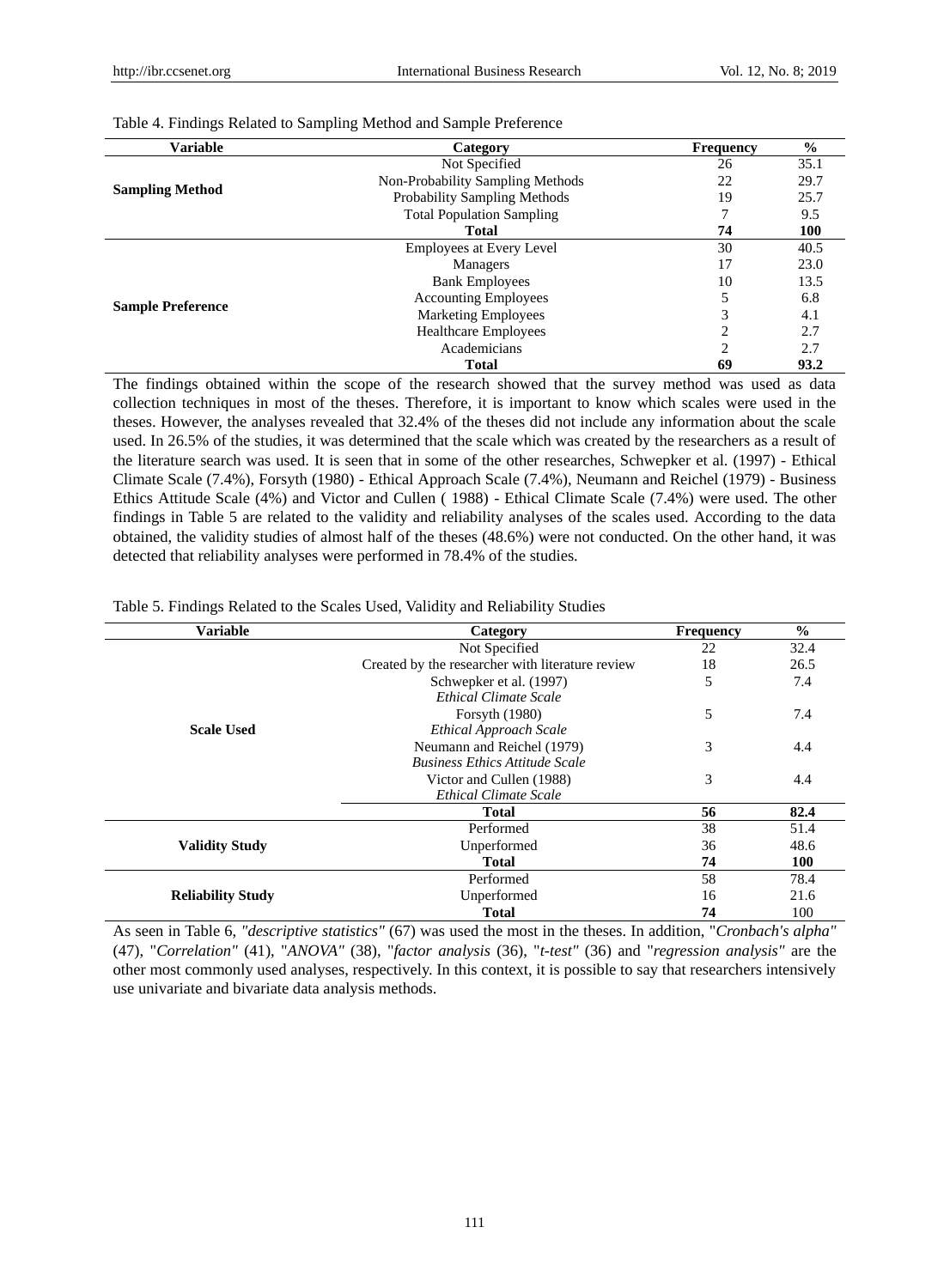| <b>Variable</b> | Category                      | <b>Frequency</b> |
|-----------------|-------------------------------|------------------|
|                 | <b>Descriptive Statistics</b> | 67               |
|                 | Cronbach's Alpha              | 47               |
|                 | <b>Correlation Analysis</b>   | 41               |
|                 | <b>ANOVA</b>                  | 38               |
| <b>Analyses</b> | <b>Factor Analysis</b>        | 36               |
|                 | T-test                        | 36               |
|                 | Regression                    | 25               |
|                 | <b>Total</b>                  | 290              |

According to the findings obtained within the scope of the question *"Which variables are the most associated with the concept of business ethics?", "demographic characteristics"* (41) category takes place on the top. In addition, the concept of business ethics was mostly handled with the concepts of *"social responsibility"* (14) *"human resources management functions"* (10) *"job satisfaction"* (8) *"organizational commitment"* (7) and *"employee performance"* (6), respectively. Moreover, the analyses performed show that business ethics is also searched with the concepts such as *"leadership"* (3) *"ethical theories"* (3) *"organizational justice"* (2), *"organizational strategy"* (2) and *"workplace deviation behaviour"* (2). When the findings obtained are taken into consideration, it can be stated that the concept of business ethics is often subjected to researches by being associated with organizational behaviour issues.

Table 7. Findings Related to the Variables Associated with Business Ethics and Dimensions Handled

| Variable                    | Category                               | Frequency |
|-----------------------------|----------------------------------------|-----------|
|                             | Demographic Characteristics            | 41        |
|                             | Social Responsibility                  | 14        |
|                             | Human Resources Management Functions   | 10        |
| <b>Associated Variables</b> | Job Satisfaction                       | 8         |
|                             | Organizational Commitment              |           |
|                             | <b>Employee Performance</b>            | O         |
|                             | <b>Total</b>                           | 86        |
|                             | <b>Business Ethics Perception</b>      | 48        |
|                             | <b>Business Ethics Principles</b>      | 8         |
|                             | <b>Ethical Climate</b>                 |           |
| <b>Dimensions Handled</b>   | Unethical Behaviour                    |           |
|                             | Ethical Position Levels of Individuals |           |
|                             | <b>Ethical Dilemmas</b>                | 3         |
|                             | <b>Total</b>                           |           |

In Table 7, the findings regarding the dimensions that business ethics is frequently handled with are shown. In this context, it is seen that in more than half of the theses (48), the attitudes or perceptions of the participants towards business ethics are evaluated with a holistic perspective. In addition, in 8 theses, business ethics was subjected to researches within the frameworks of principles such as *"justice, honesty, responsibility and tolerance"*. According to the other findings obtained, the concept of business ethics was mostly investigated with the dimensions of ethical climate (7), unethical behaviours (5), ethical position levels examining the participants' views on ethical values (4) and ethical dilemmas (3).

#### **4. Discussion**

Business ethics is a phenomenon that requires looking after the favour of all stakeholders that can be affected from the activities of the enterprise in addition to the primary objective of enterprises whose raison d'etre is to make profit. In this way, profit can be made more meaningful. Therefore, the effort to understand the concept of business ethics is an important field of study for researchers. Accordingly, business ethics, both in Turkey and in the world, is a subject that attracts much attention of researchers. In this direction, our study seeks the answer to *"What is the current status of the studies on business ethics in the business literature of Turkey?"* question. In this study, the postgraduate theses conducted in the field of business management in Turkey were examined with content analysis method in accordance with certain criteria. The theses were obtained from the access page of the Council of Higher Education Thesis Centre. In the search made with the business ethics/work ethics keywords, 81 theses, which were prepared in the field of business management and had access permission, were detected and analyzed within the scope of the study.

When the theses included in the study were evaluated within the context of the year of publication criterion, it was determined that the study frequency of the subject has increased significantly in recent years. In fact, it can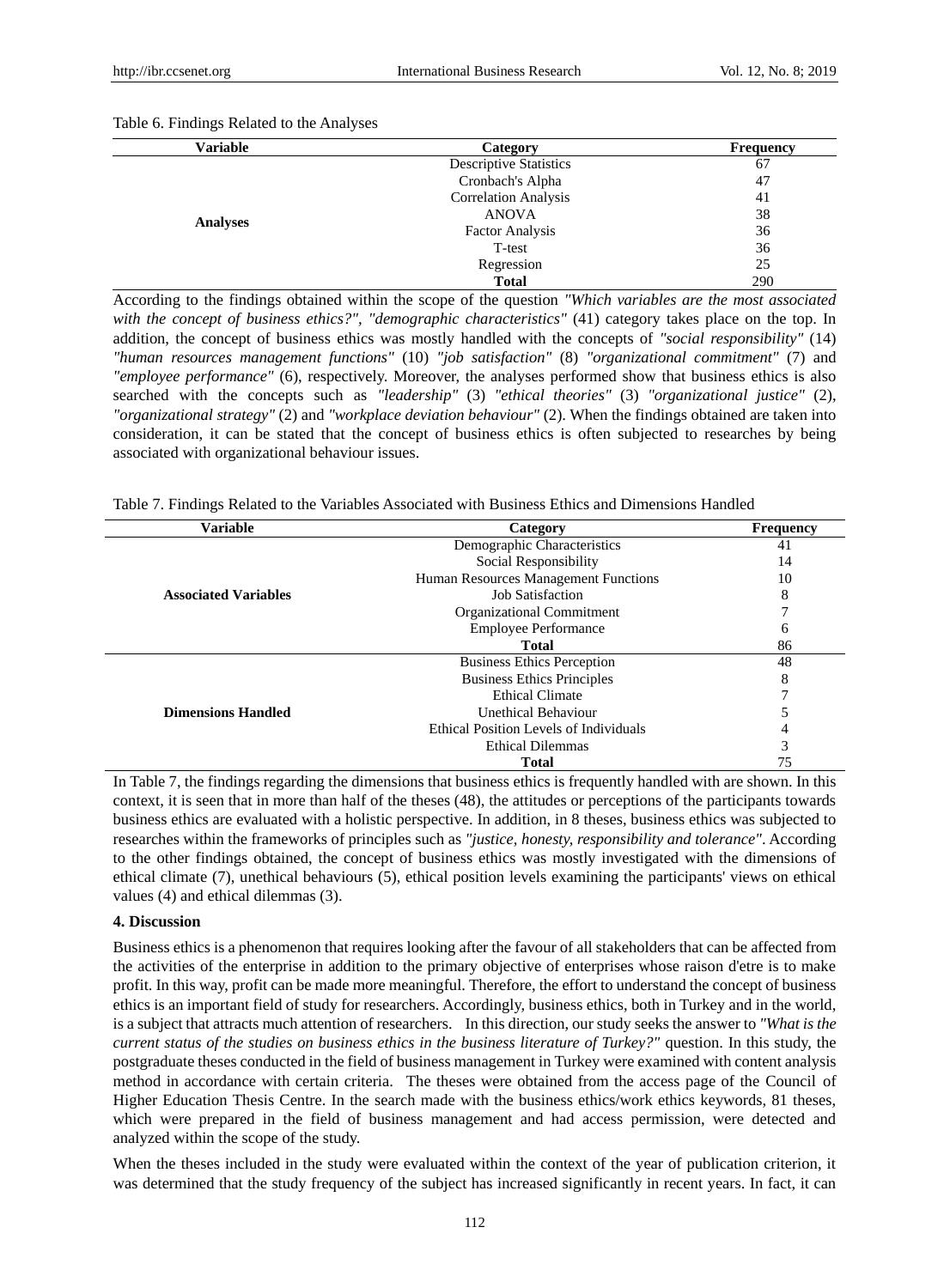be stated that the studies have increased by half in 2018 compared to 2017. This finding that we obtained is important due to various aspects. First of all, revealing the unethical activities of some of the enterprises globally operating in recent years shows that the loss of ethical value is a very important problem in the business life. The activities of the enterprises which endanger the health and safety of the society in order to gain more profit prove that business ethics is a part of the business world that should not be abandoned. Therefore, the need for ethical principles in the business world is increasing day by day. In this context, the significant increase in the number of postgraduate studies on business ethics in recent years can be considered as a step taken in the right direction in order to understand the phenomenon. Nevertheless, it needs to be highlighted that Turkey has been very late to take these steps compared to the world. Indeed, as also stated by Schwartz (2007), business ethics was an academic study area which had already become the subject of many conferences, books and courses at universities as of 1985 (DeGeorge, 1987:203). For this reason, it is possible to state that the researchers in Turkey has been late in terms of showing interest to the subject as an academic field when compared to the foreign literature.

The results of the analyses showed that in these studies emerging as a result of a belated interest, the researchers were particularly curious about whether there was a significant relationship between the employees' attitudes towards business ethics and demographic characteristics such as gender, age, education and tenure. Business ethics has also been heavily associated with the concepts included within the scope of positive organizational behaviour. Accordingly, it can be stated that researchers frequently focus on the potential of business ethics to create satisfied, high performance employees who have commitment to the organization and feel like themselves as the citizens of the organization. As mentioned earlier, enterprises are often criticized for using business ethics as a strategic tool that can be used to make more profits (Aasland, 2004). In this context, it will not be wrong to state that researchers are trying to provide new tools to enterprises that they can use in this direction and thus they justify such criticisms.

The analyses showed that the majority of the examined theses were *"empirical"* studies. No "*theoretical"* study, which could contribute to the deeper understanding of the concept by addressing business ethics within the context of philosophical foundations, was found. On the other hand, the findings of the study revealed that the quantitative method was used in the majority of the theses within the context of empirical study and survey method was used as the data collection tool. For this reason, it can be stated that the postgraduate studies conducted on business ethics in Turkey show parallelism with the foreign literature (Brand, 2009; McDonald, 2000; Crane, 1999; Cowton, 1998) and shape under the domination of positivist paradigm. Therefore, the criticisms brought about the formation of business ethics researches under positivist paradigm in the foreign literature gain validity. That is, business ethics is a complex, context-specific and abstruse phenomenon by its nature. Therefore, it is obvious that a data collection tool designed to achieve generally accepted results such as questionnaires will remain quite superficial when it comes to business ethics. As a matter of fact, it can be argued that qualitative research methods that enable access to much deeper data are much more compatible with the complex nature of business ethics (Crane, 1999; Cowton, 1998; Robertson, 1993). As a consequence, it is seen that it is not possible to evaluate the postgraduate theses conducted within the scope of business ethics in Turkey within the framework of the in-depth and rich-content studies paying attention to the context. On the contrary, these studies can be described as superficial studies ignoring the question *"why"* and failing to go beyond describing the current situation.

Finally, the research methods used in these studies shaped within the framework of the positivist paradigm should also be mentioned. As mentioned before, it was detected that almost half of the postgraduate theses did not provide information about the scales used, and the other part used scales obtained from the foreign literature and adapted into Turkish. Furthermore, it is seen that validity studies were not conducted in 48.6% of the theses. At this point, the suspicion whether the scales measured the facts they wanted to measure comes to the forefront. Accordingly, although studies conducted on business ethics in Turkey shape within the scope of positivist paradigm, it is possible to say that they have shortcomings in terms of fulfilling the requirements of the paradigm.

#### **References**

Aasland, D. G. (2004). On the ethics behind "business ethics". Journal of Business Ethics, 53, 3-8. https://doi.org/10.1023/B:BUSI.0000039395.63115.c2

Brand, V. (2009). Empirical business ethics research and paradigm analysis. *Journal of Business Ethics*, *86,*  429-449. https://doi.org/10.1007/s10551-008-9856-3

Brand, V., & Slater, A. (2003). Using a qualitative approach to gain insights into the business ethics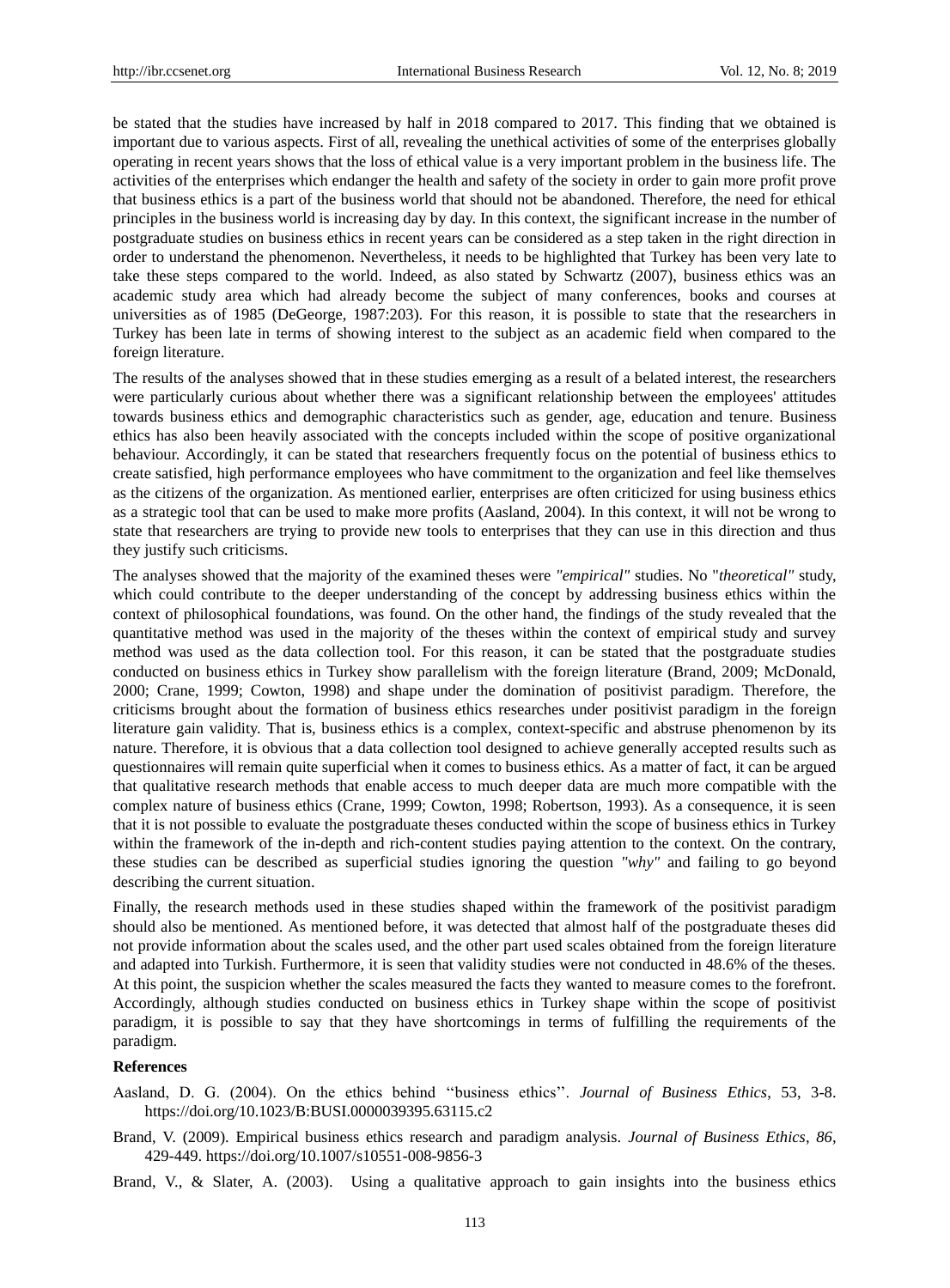experiences of Australian managers in China. *Journal of Business Ethics*, *45,* 167-182. https://doi.org/10.1023/A:1024198904265

- Brickley, J., Clifford, A., Smith Jr, W., & Zimmerman, J. L. (2002). Business ethics and organizational architecture. *Journal of Banking & Finance, 26,* 1821-1835. http://dx.doi.org/10.2139/ssrn.250947
- Buckley, M. (2013). A constructivist approach to business ethics. *Journal of Business Ethics, 117,* 695-706. https://doi.org/10.1007/s10551-013-1719-x
- Buckley, M. R., Beu, D. S., Frink, D. D., Howard, J. L., Berkson, H. M., Mobbs, T. A., & Ferris, G. R. (2001). Ethical issues in human resources systems*. Human Resource Management Review*, *11,* 11-29. https://doi.org/10.1016/S1053-4822(00)00038-3
- Clegg, S., Kornberger, M., & Rhodes, C. (2007). Business ethics as practice. *British Journal of Management*, *18,* 107-122. https://doi.org/10.1111/j.1467-8551.2006.00493.x
- Cowton, C. J. (1998). The use of secondary data in business ethics research. *Journal of Business Ethics*, *17,*  423-434. https://doi.org/10.1023/A:1005730825103
- Crane, A. (1999). Are you ethical? Please Tick yes  $\Box$  or no  $\Box$  On researching ethics in business organizations. *Journal of Business Ethics*, *20,* 237-248. https://doi.org/10.1023/A:1005817414241
- DeGeorge, R. T. (1987). The status of business ethics: Past and future. *Journal of Business Ethics, 6,* 201-211. https://doi.org/10.1007/BF00382865
- Dimmock, M., & Fisher, A. (2017). Ethics for A-level, in *Business Ethics*, Published by: Open Book Publishers, 143-154.
- Fisher, J. (2004). Social Responsibility and ethics: Clarifying the concepts. *Journal of Business Ethics*, *52,*  391-400. https://doi.org/10.1007/s10551-004-2545-y
- Forsyth, D. R. (1980). A Taxonomy of ethical ideologies. *Journal of Personality and Social Psychology*, *39*(1), 175-184. http://dx.doi.org/10.1037/0022-3514.39.1.175
- Hoffman, W. M., & Moore, J. M. (1982). What is business ethics? A reply to Peter Drucker. *Journal of Business Ethics*, *1,* 293-300. https://doi.org/10.1007/BF00382818
- Holme, C. (2008). Business ethics Part one: Does it matter?. *Industrial and Commercial Training, 40*(5), 248-252. https://doi.org/10.1108/00197850810886487
- Lewis, P. V. (1985). Defining 'business ethics': Like nailing jello to a wall. *Journal of Business Ethics*, *4*(1985), 377-383. https://doi.org/10.1007/BF02388590
- Lock, I., & Seele, P. (2015). Quantitative Content analysis as a method for business ethics research. *Business Ethics: A European Review*, *24,* 24-40. https://doi.org/10.1111/beer.12095
- McDonald, G. (2000). Cross-cultural methodological issues in ethical research. *Journal of Business Ethics*, *27,*  89-104. https://doi.org/10.1023/A:1006406505398
- Neumann, Y., & Reichel, A. (1979). The development of attitudes toward Business Ethics Questionnaire (ATBEQ): Concepts, dimensions, and relations to work values [Working Paper]. Ben Gurion University of Negev, Israel.
- Randall, D. M., & Gibson, A. M. (1990). Methodology in business ethics research: A review and critical assessment. *Journal of Business Ethics*, *9*(6), 457-471. https://doi.org/10.1007/BF00382838
- Robertson, D. C. (1993). Empiricism in business ethics: Suggested research directions. *Journal of Business Ethics*, *12*(8), 585-599. https://doi.org/10.1007/BF01845895
- Robin, D. (2009). Toward an applied meaning for ethics in business. *Journal of Business Ethics*, *89,* 139-150. https://doi.org/10.1007/s10551-008-9990-y
- Schwartz, M. (2007). The "Business ethics" of management theory", *Journal of Management History*, *13*(1), 43-54. https://doi.org/10.1108/17511340710715160
- Schwepker, C. H., Ferrel, O. C., & Ingram, T. N. (1997). The influence of ethical climate and ethical conflict on role stress in the sales force. *Journal Of The Academy Of Marketing Science*, *25*(2), 99-108. https://doi.org/10.1007/BF02894345
- Solomon, R. C. (2004). Aristotle, ethics and business organizations. *Organization Studies*, *25*(6), 1021-1043. https://doi.org/10.1177/0170840604042409